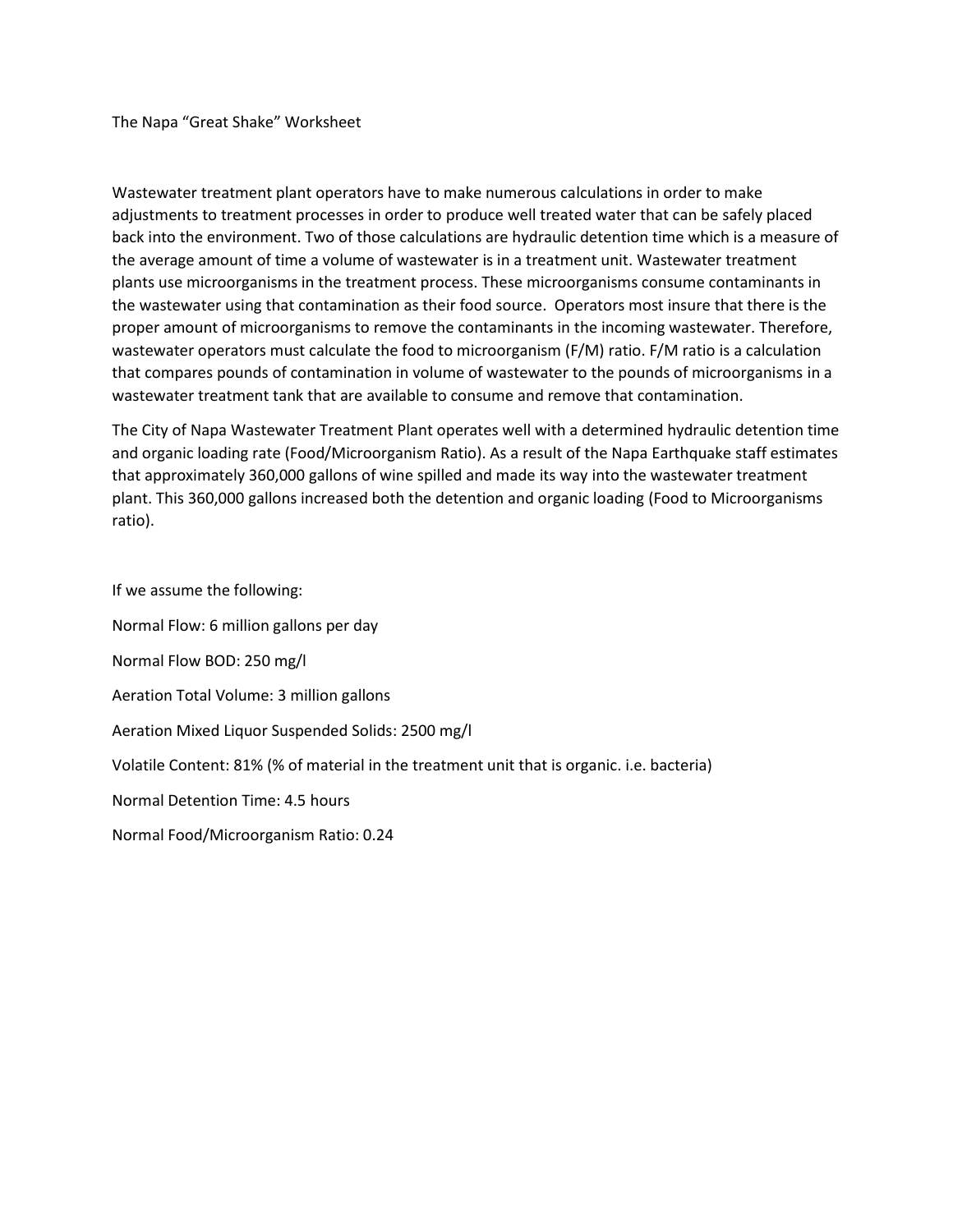Refer to the warm-up exercise where the normal detention time and food to microorganism ratio was determined for the City of Napa's Wastewater Treatment Plant. August 24, 2014 the *South Napa Earthquake* resulted in a spill of 360,000 of wine making its wat into the City of Napa's sewer and eventually that wine along with the normal wastewater flowed into the Napa Wastewater Treatment Plant.

If 360,000 gallons of wine with a BOD content of 11,500 mg/l flows into the treatment plant along with the normal wastewater flow:

1. What is the impact on treatment detention time in the aeration system? Normal Range is 4 to 8 hours.

2. What do you think the operator may have to do in order to adapt to this change?